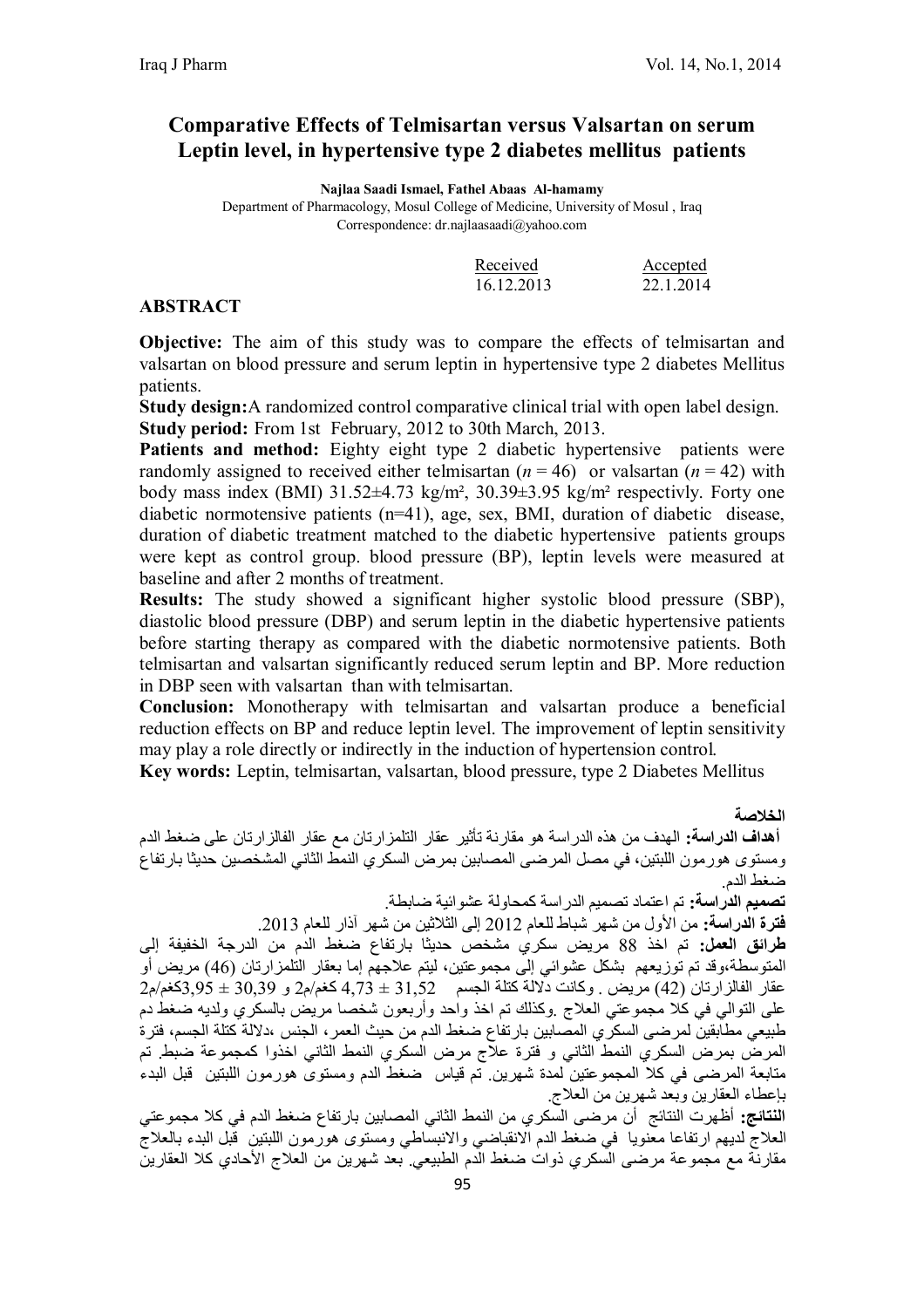التلمزارتان أو الفالزرتان اظھرا انخفاضا معنویا في مستوى ھورمون اللبتین ، ضغط الدم الانقباضي والانبساطي مع ملاحظة انخفاض أكثر في ضغط الدم الانبساطي نتیجة عقار الفالزارتان مقارنة بالتلمزارتان. الاستنتاج :خلصت الدراسة إلى أن العلاج الاحادي بالتلمزارتان أو الفالسارتان قد یقدما فائدة بسبب خفضھما لضغط الدم ومستوى ھرمون اللیبتین .وان تحسین حساسیة ھرمون اللیبتین قد تلعب دورا مباشرا أو غیر مباشر في السیطرة على ارتفاع ضغط الدم **الكلمات الدالة:** ھورمون اللبتین ، عقار التلمزارتان، عقار الفالزارتان، ضغط الدم،مرض السكري النمط الثاني.

eptin, a peptide hormone comprising 167 amino acids, is mainly released by adipocyte<sup>1</sup>, and its expression is proportional to size of adipocytes and to amount of adipose depots $2$ . L

Although leptin reduces food intake and body weight, obesity is characterized by high plasma leptin levels. In this regard, several studies have shown that attenuated leptin signaling is present in this metabolic disorder. This leptin resistance would explain why high leptin levels fail to induce the expected decreasing effects on feeding and body weight that would mitigate obesity. Several factors have been shown to mediate leptin resistance at the central level: impaired leptin transport in the blood– brain barrier, endoplasmic reticulum stress, and impaired leptin signaling<sup>3,4</sup>, leptin receptor internalization, receptor mutations and post-receptor signaling defects. Furthermore, the active hormone may be reduced by binding proteins or soluble receptors<sup>5</sup>.

Apparently, many patients are resistant to leptin satiety and weight reducing actions, where as sympathoexcitatory actions are preserved, a phenomenon referred to as selective leptin resistance<sup>6</sup>, , this phenomenon might explain in part how hyperleptinemia could be accompanied by obesity (partial loss of appetite and metabolic actions of leptin) but still contribute to sympathetic over activity and hypertensive because of preservation of the sympathetic actions of leptin to some organs involved in BP regulation<sup>7</sup>.

Leptin is shown to be related to metabolic, inflammatory, and haemostatic factors involved in hypertension development<sup>8</sup>, chronic hyperleptinemia has been shown to enhance sympathetic nervous activity and reduces nitric oxide dependent vasodilation and natriuresis stimulates renin–angiotensin which may affect BP level in humans<sup>9</sup>.

Leptin has peripheral actions to stimulate vascular inflammation, oxidative stress, and vascular smooth muscle hypertrophy that may contribute to pathogenesis of T2DM, hypertension, Angiotensin II (Ang II) increases leptin synthesis in cultured adipose cells. Adipose tissue-derived Ang II and leptin may act synergistically to promote obesityrelated hypertension $10$ .

Insufficient suppression of the renin angiotensin aldosterone system (RAAS) has been implicated in the development of obesity-related high arterial pressure, and is linked with insulin resistance(IR) and  $T2DM<sup>11</sup>$ . Angiotensin receptor blockers (ARBs) are regarded as first-line treatments for T2DM with hypertension $^{12}$ .

The aim of the present study is to evaluate the effect of telmsartan and valsartan on serum leptin level in hypertensive type 2 diabetes Mellitus patients.

#### **Patients and methods**

This is a randomized control comparative clinical trial with open label design study which was conducted in the Department of Pharmacology, College of Medicine,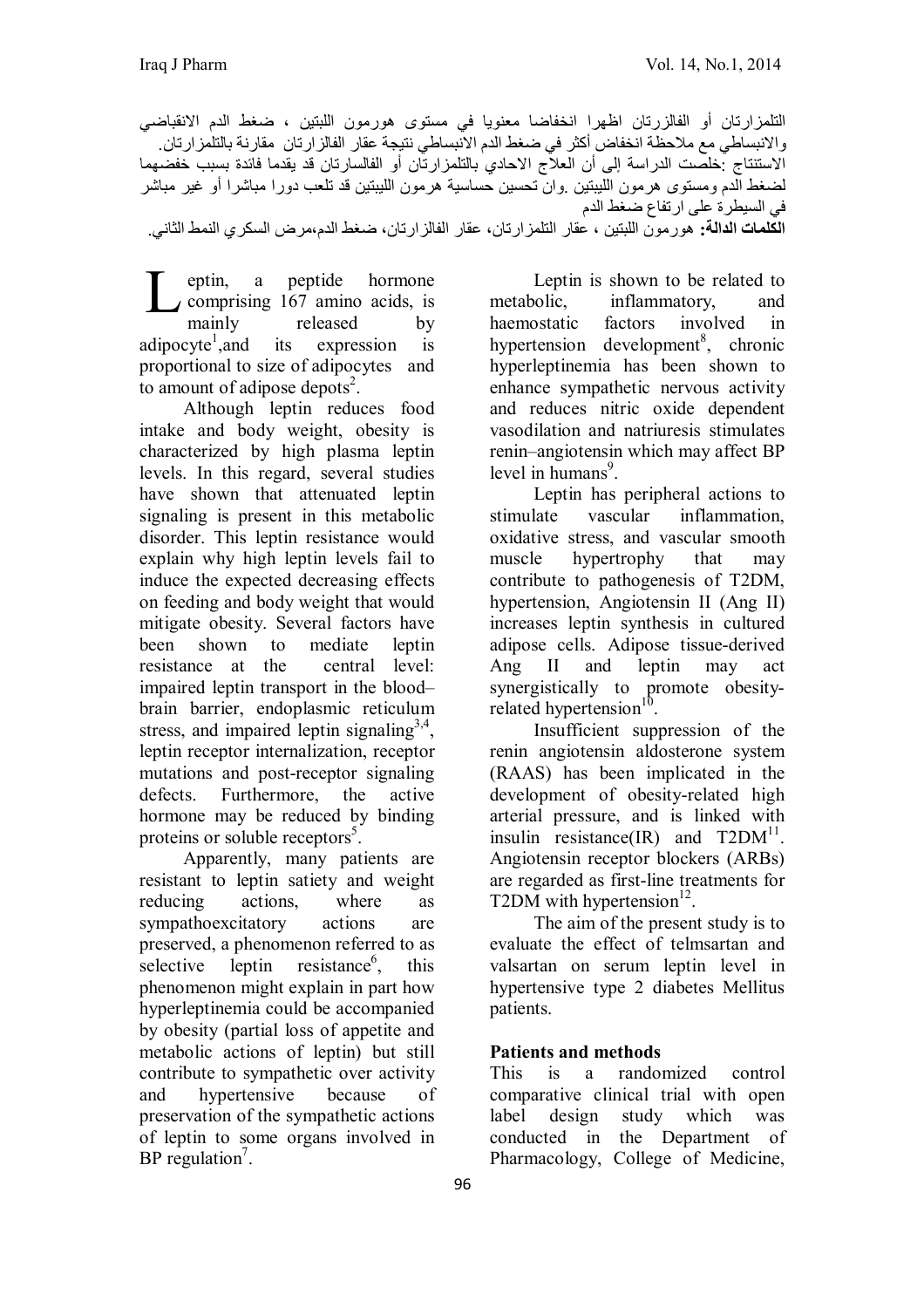Univrsity of Mosul and Al-Wafa Diabetic Center in Mosul from 1st February, 2012 to 30th March, 2013. Eighty eight (88) hypertensive type 2 diabetic patients participated in this study. Forty six patients (21 male, 25 female) whose ages ranged between 41 and 70 year  $(54.41\pm7.19$  year), were kept on telmisartan 80 mg. (Telmi® , Diamond Pharma, Syria), once daily after breakfast for two month. The remaining forty two patients (20 male, 22 female) whose ages ranges from 40 and 67 year with  $(53.02\pm6.95 \text{ year})$ , were received valsartan 80 mg (Diostar® Pharma International Co.Amman-Jordan) once daily for 2 months.

The patients have mild to moderate hypertension were either newly diagnosed or already diagnosed with hypertension, at some point used antihypertensive, but for various reasons, not currently taking drugs for hypertension. Patients with Type1 diabetes mellitus, Patients treated with thiazolidinediones, insulin, statins and smokers were excluded from the study. Forty one diabetic normotensive patients age, sex, BMI, duration of diabetic disease, duration of diabetic treatment matched to the diabetic hypertensive patients groups were kept as a control group. BP, leptin levels were measured at baseline (before treatment) and after 2 months of treatment .

Blood pressure was measured after 30 minutes rest in the sitting position. Mean values of 3 consecutive measurements, separated by about 15- 20 minutes, were calculated and used for the analyses. The diabetic patients were classified as hypertensive if their

systolic blood pressure  $\geq 130$  mmHg, diastolic blood pressure  $\geq 80$  mmHg or  $both<sup>13</sup>$ .

Five ml of venous blood samples were collected from each patient after at least 12 hours fasting. Serum leptin was measured using the GenWay human leptin ELISA kit (USA) which is based on standard sandwich enzyme linked immuno-sorbent assay  $(ELISA)^{14}$ .

## **Statistical data analysis**

The data obtained in the current study has analyzed using Statistical package for social sciences (SPSS) program (version17), ANOVA method were used to analyze the comparison between the groups. Standard statistical methods were used to determine the mean and standard deviation (M±SD). Unpaired Student *t*test was used to compare the results of various biochemical parameters of diabetic hypertensive patients with the comparative group. Paired Student *t*test was used to compare the results of various biochemical parameters in diabetic hypertensive patients before and after therapy in each group. Pvalue  $\leq 0.05$  was considered to be statistically significant.

## **Results**

The demographic characteristic and mean baseline data of all studied groups were shown in (Table1) the patients were relatively obese, BMI  $\geq$ 30 kg/m²). There were non-significant differences regarding the sex, age, BMI, waist circumference, duration of diabetic disease and duration of diabetic treatment among the study groups.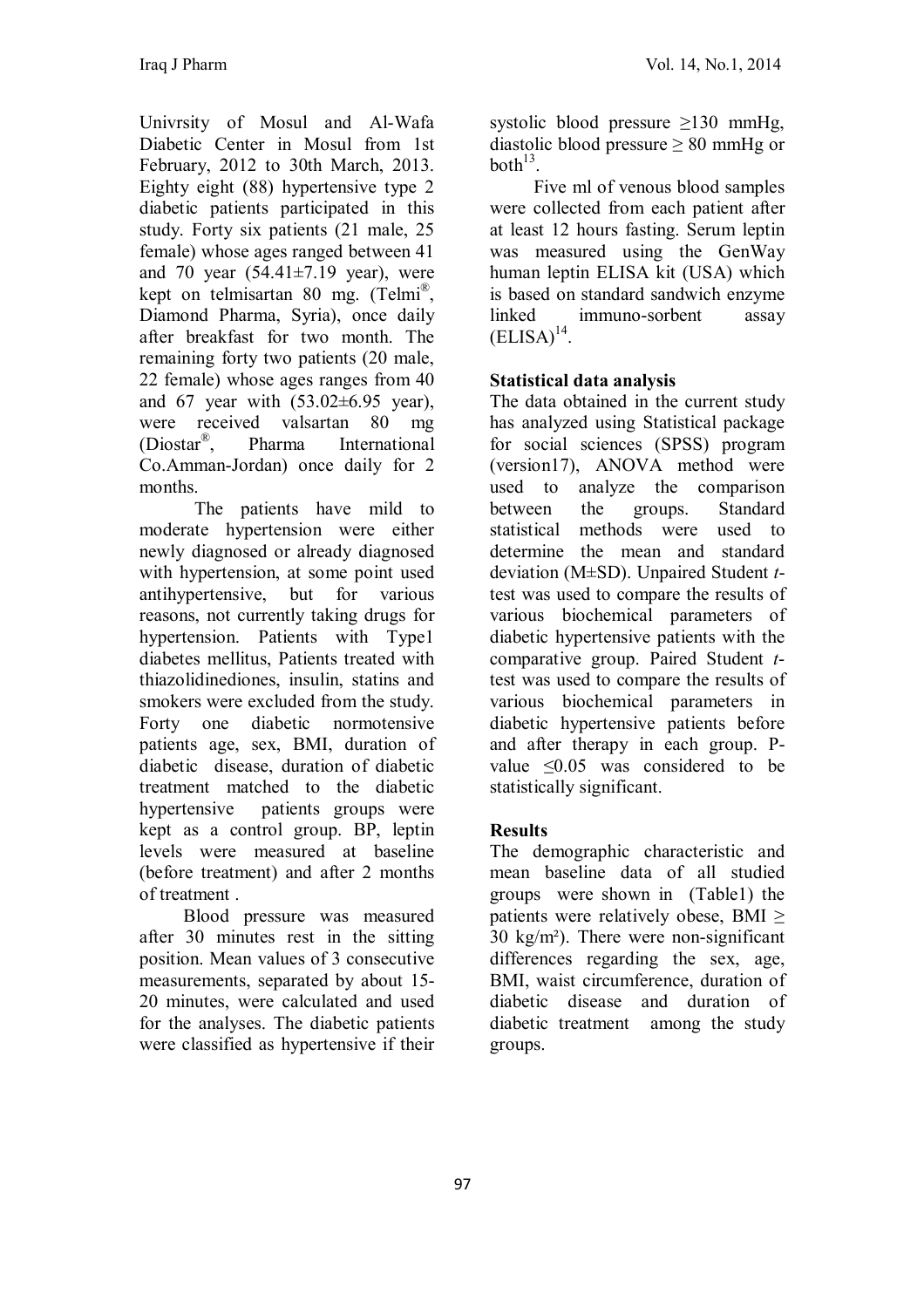| Groups                                          | $Mean \pm SD$                        |                               |                             |               |
|-------------------------------------------------|--------------------------------------|-------------------------------|-----------------------------|---------------|
| Parameters                                      | Diabetic<br>normotensive<br>$(n=41)$ | Telmisartan<br>Group $(n=46)$ | Valsartan<br>Group $(n=42)$ | $p-$<br>value |
| Sex $(NO, %)$                                   |                                      |                               |                             | $0.98\dagger$ |
| Male                                            | $19(46.3\%)$                         | 21(45.7%)                     | 20(47.6%)                   | (NS)          |
| Female                                          | 22(53.7%)                            | $25(54.3\%)$                  | $22(52.4\%)$                |               |
| Age (Years)                                     | 52.54±7.94                           | $54.41 \pm 7.19$              | $53.02 \pm 6.95$            | 0.441<br>(NS) |
| BMI $(kg/m2)$                                   | $30.29 \pm 5.36$                     | 31.52±4.73                    | $30.39 \pm 3.95$            | 0.401<br>(NS) |
| circumference<br>Waist<br>(cm)                  | $104.73 \pm 9.59$                    | $107.07 \pm 7.29$             | $106.43 \pm 10.34$          | 0.481<br>(NS) |
| Duration of diabetic<br>disease (Years)         | $3.90 \pm 1.69$                      | $3.89 \pm 2.00$               | $4.31 \pm 1.84$             | 0.381<br>(NS) |
| diabetic<br>Duration<br>of<br>treatment (Years) | $3.32 \pm 1.24$                      | $3.01 \pm 1.57$               | $3.05 \pm 1.20$             | 0.701<br>(NS) |

Table 1. Characteristics of the studied patients

† Chi-square test

‡ One-way ANOVA test

NS: Non significant

The diabetic hypertensive patients at baseline have a significantly higher SBP, DBP than diabetic normotensive patients. the serum leptin in diabetic hypertensive at baseline is significantly higher than serum leptin in diabetic normotensive pateints (Table 2)

|  |  | Table 2. Comparison SBP, DBP and serum leptin between the studied groups |  |
|--|--|--------------------------------------------------------------------------|--|
|--|--|--------------------------------------------------------------------------|--|

| parameters           | Diabetic hypertensive<br>patients N=88 | Diabetic<br>normotensive<br>pateints N=41 | P-value |  |
|----------------------|----------------------------------------|-------------------------------------------|---------|--|
|                      | Mean $\pm SD$                          | Mean $\pm SD$                             |         |  |
| $SBP$ (mmHg)         | $151.75 \pm 8.38$                      | $118.02\pm4.78$                           | < 0.000 |  |
| $DBP$ (mmHg)         | 99.38±6.80                             | $77.73 \pm 8.06$                          | < 0.000 |  |
| Serum leptin (ng/ml) | $16.76 \pm 7.66$                       | $13.94\pm 6.75$                           | 0.05    |  |

Unpaired *t*-test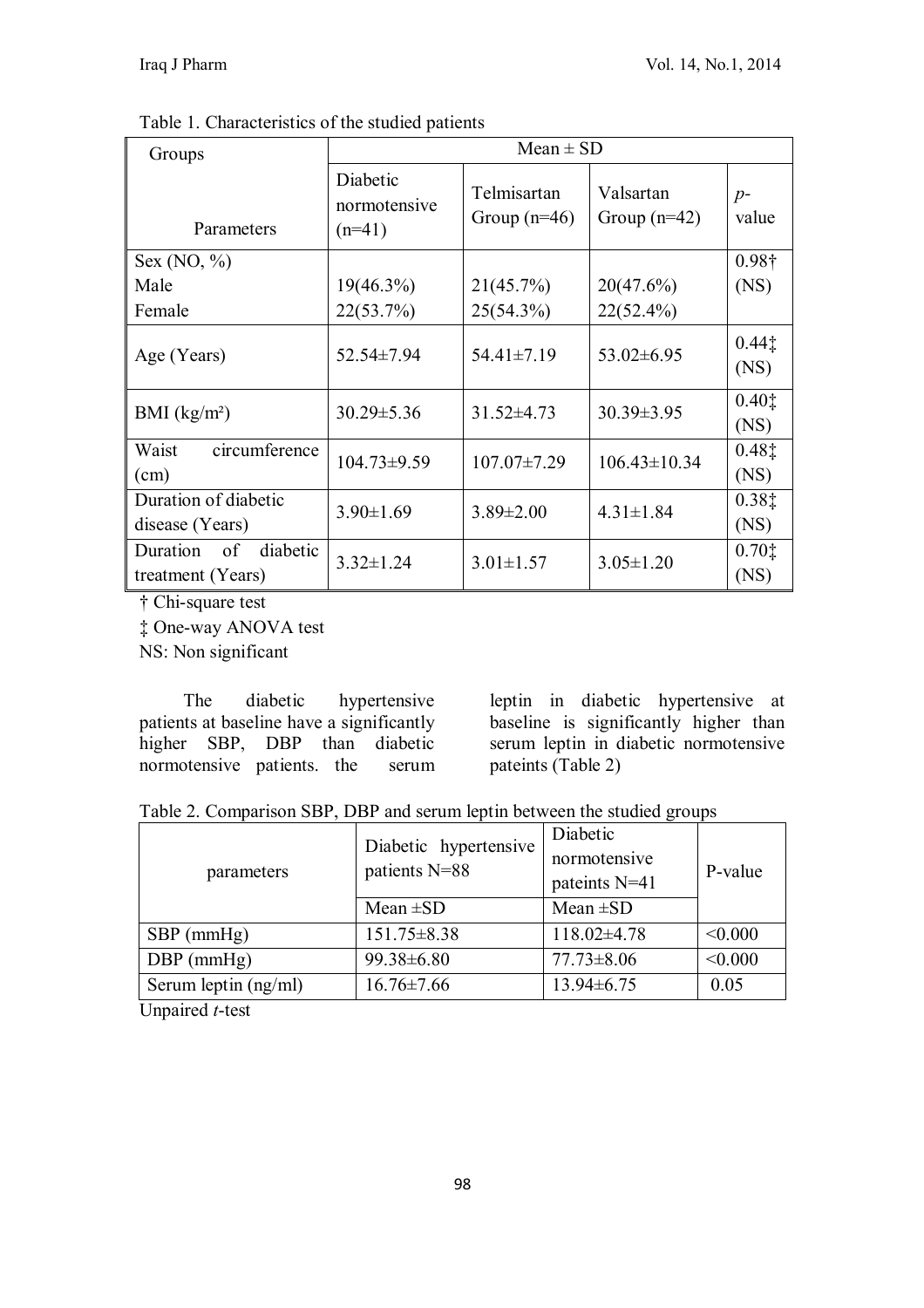| Parameters           | Telmisartan group<br>$N = 46$ | Valsartan group<br>$N=42$ | P-value     |
|----------------------|-------------------------------|---------------------------|-------------|
|                      | Mean $\pm SD$                 | Mean $\pm SD$             |             |
| $SBP$ (mmHg)         | $150.52 \pm 9.21$             | $153.10\pm7.24$           | $0.15$ (NS) |
| $DBP$ (mmHg)         | $97.83 \pm 5.42$              | $101.07 \pm 7.77$         | 0.03        |
| Serum leptin (ng/ml) | $17.08 \pm 8.16$              | $16.41 \pm 7.15$          | $0.68$ (NS) |

Table 3. Comparison of SBP, DBP and serum leptin between telmisartan and valsartan groups at baseline

Unpaired t-test

NS: Non significant

No significant difference was found between SBP and serum leptin of valsartan group and telmisartan group at baseline. Whereas, DBP showed significant differences (Table 3).

A significant reduction of DBP, SBP and leptin level after 2 months treatment with telmisartan and valsartan (Table 4 and 5).

|  |  | Table 4. SBP, DBP and serum leptin level before and after treatment with telmisartan |  |  |  |
|--|--|--------------------------------------------------------------------------------------|--|--|--|
|--|--|--------------------------------------------------------------------------------------|--|--|--|

| Telmisartan   |                   |                   |            |              |         |
|---------------|-------------------|-------------------|------------|--------------|---------|
| parameters    | <b>Before</b>     | After             | Mean       | $95\%$ CI of | P-      |
| Mean $\pm SD$ | treatment         | treatment         | difference | difference   | value   |
| <b>SBP</b>    | $150.52 \pm 9.21$ | $129.35 \pm 7.65$ | $-21.17$   | 18.32 24.03  | < 0.000 |
| (mmHg)        |                   |                   |            |              |         |
| <b>DBP</b>    | $97.83 \pm 5.42$  | 89.89±6.28        | $-7.94$    | 5.94 9.93    | < 0.000 |
| (mmHg)        |                   |                   |            |              |         |
| Serum         |                   |                   |            |              |         |
| leptin        | $17.08 \pm 8.16$  | $14.97\pm8.93$    | $-2.12$    | $0.05$ 4.19  | 0.05    |
| (ng/ml)       |                   |                   |            |              |         |

paired *t*-test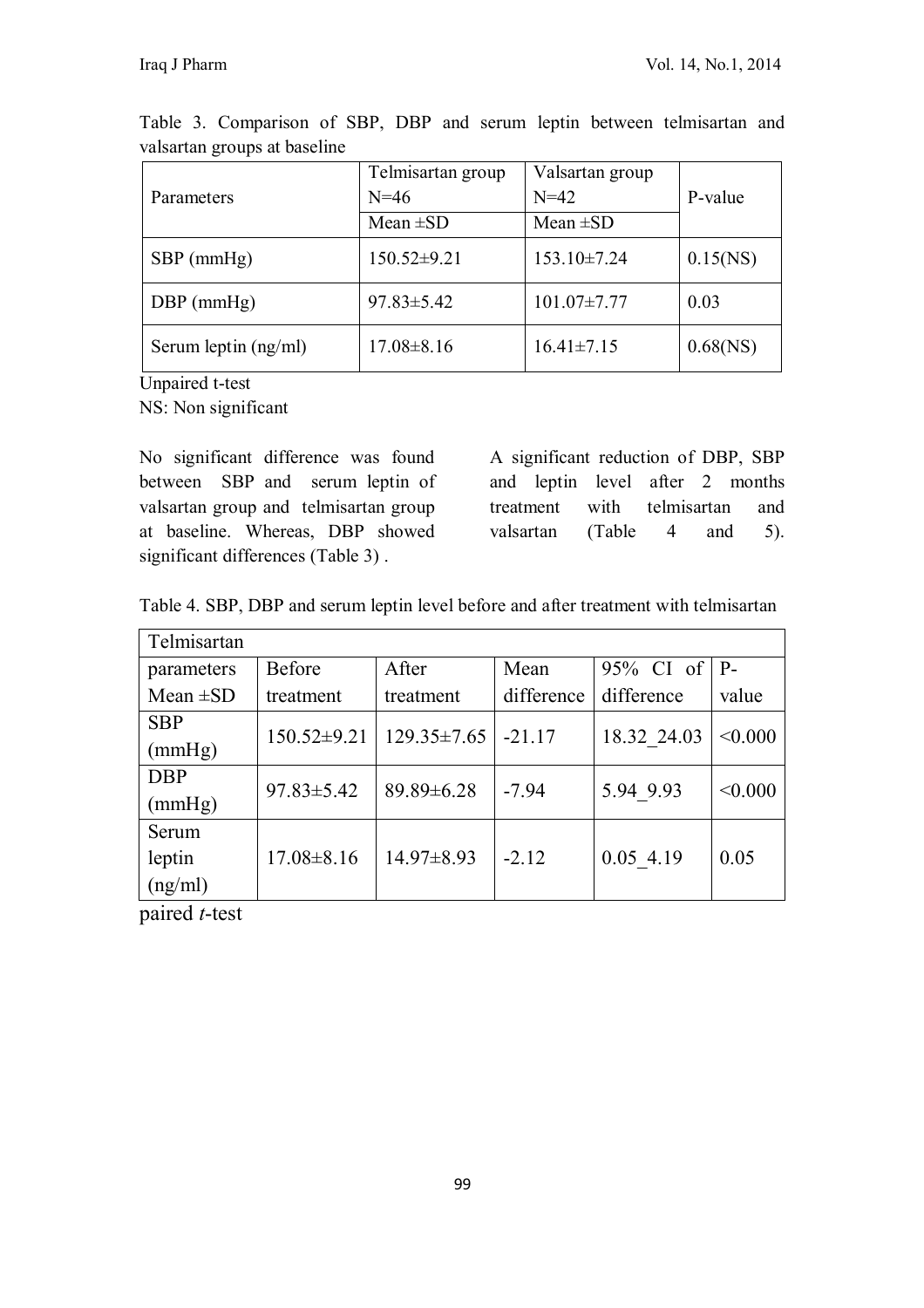| Valsartan     |                   |                   |            |                        |         |
|---------------|-------------------|-------------------|------------|------------------------|---------|
| Parameters    | Before            | After             | Mean       | 95%<br><b>CI</b><br>of | P-value |
| Mean $\pm SD$ | treatment         | treatment         | difference | difference             |         |
| <b>SBP</b>    | $153.10\pm7.24$   | $128.75 \pm 6.81$ | $-24.35$   | 21.90 26.79            | < 0.000 |
| (mmHg)        |                   |                   |            |                        |         |
| <b>DBP</b>    | $101.07 \pm 7.77$ | $87.26 \pm 4.84$  | $-13.81$   | 11.06 16.56            | < 0.000 |
| (mmHg)        |                   |                   |            |                        |         |
| Serum         |                   |                   |            |                        |         |
| leptin        | $16.41 \pm 7.15$  | $14.84\pm 6.91$   | $-1.57$    | $-0.003$ 3.15          | 0.05    |
| (ng/ml)       |                   |                   |            |                        |         |

Table 5. SBP, DBP and serum leptin level before and after treatment with valsartan

Paired t-test

Table 6. The reduction of the mean of SBP, DBP and serum leptin between telmisartan and valsartan

|                        | Mean differences                                           |                   |             |
|------------------------|------------------------------------------------------------|-------------------|-------------|
| Parameter              | Telmisartan<br>Valsartan<br>Mean $\pm$ SE<br>Mean $\pm$ SE |                   | P-value     |
| SBP (mmHg) DBP (mmHg)  | $-21.17 \pm 1.42$                                          | $-24.35 \pm 1.21$ | 0.10(NS)    |
| $DBP$ (mmHg)           | $-7.94\pm0.99$                                             | $-13.81 \pm 1.36$ | 0.001       |
| Serum leptin $(ng/ml)$ | $-2.12 \pm 1.03$                                           | $-1.57 \pm 0.78$  | $0.18$ (NS) |

Unpaired t-test

NS: Non significant

Comparison between the reduction of the mean of SBP, DBP and serum leptin of telmisartan and valsartan showed asignificant difference only in DBP (Table 6).

#### **Discussion**

Angiotensin receptor blockers have become an important class of drugs, with clinical benefits in the treatment of hypertension in patients with diabetes<sup>15</sup>, and all of the drugs in this class bind to the AT1receptor thereby inhibiting the multiple actions of Ang II that are mediated by that receptor,

100

including vasoconstriction, mitogenic activity, cytokine production, reactive oxygen species formation. increases aldosterone release and sympathetic  $\arctivity$ <sup>16,17</sup>. Some ARBs can function as a partial agonist of peroxisome proliferator-activated receptor gamma (PPAR- $\gamma$ ) and improve carbohydrate and lipid metabolism<sup>17</sup>. Leptin and RAS mediate sympathetic activation and parasympathetic withdrawa<sup>16</sup>.

Leptin showed high levels in diabetic hypertensive patients when compared with diabetic normotensive patients, and SBP, DBP were significantly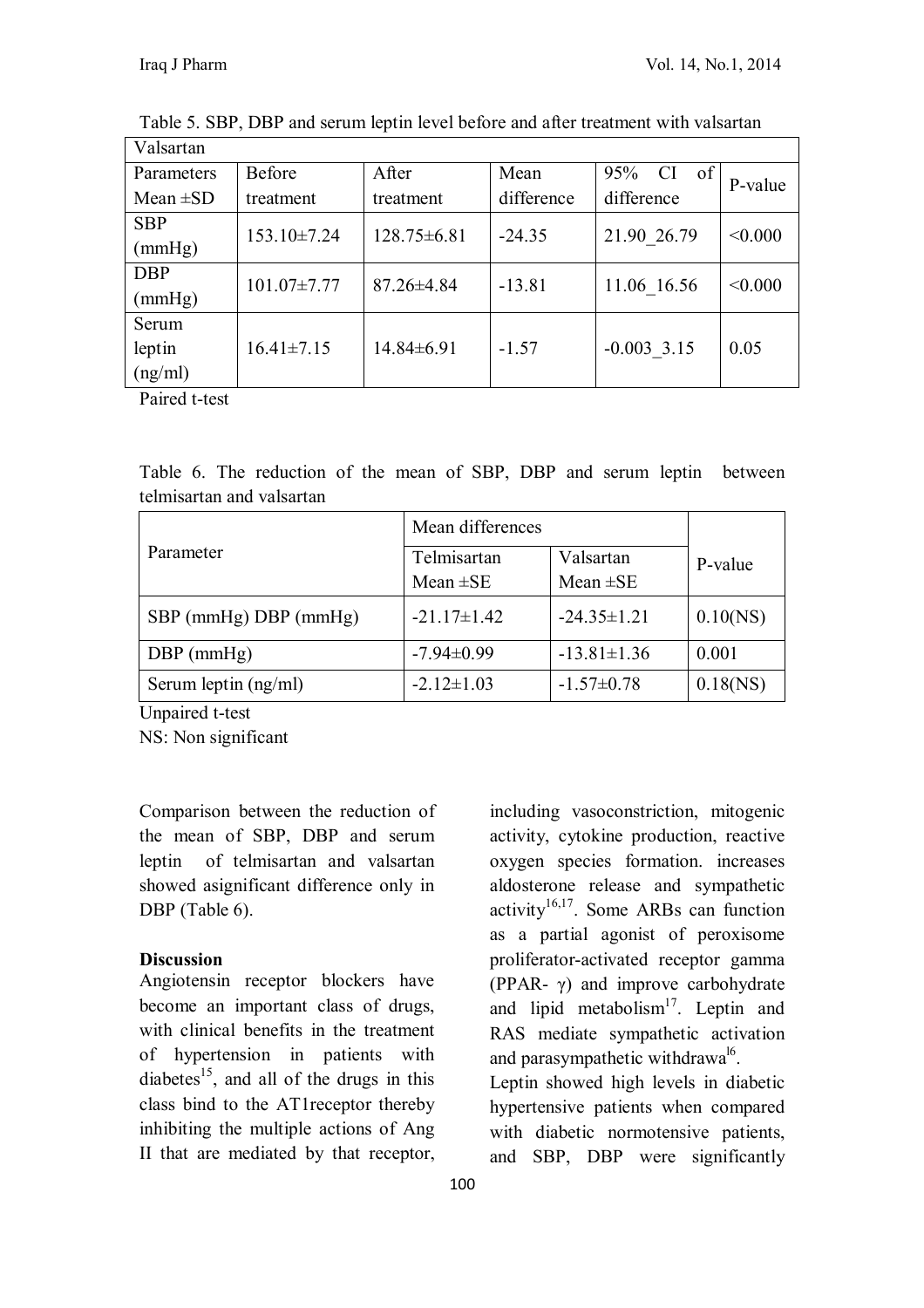higher in diabetic hypertensive patients when compared with diabetic normotensive. These results may be due to the sympathetic system activation throughout leptin activity, this result were in agreement with the evidence which found that chronic hyperleptinemia has been shown to enhance sympathetic nervous system activity and reduces nitric oxide dependent vasodilation and natriuresis<sup>18</sup>. Leptin stimulates reninangiotensin and sympathetic system<sup>19</sup>, natriuresis which may affect BP level in human and that a blunted effect of leptin may predispose to hypertension in human<sup>9</sup>.

At the end of the 2-month treatment period, there was a significant reductions in SBP and DBP from baseline values in both treatments. The ability of valsartan and telmisartan to reduce BP have resulted primarily from its antagonistic action on angiotensin type 1 (AT1) receptors.

The results of telmisartan and valsartan therapy on blood pressure in the present study were in agreement with many previous study(20-23). In this study valsartan significantly reduced DBB greater than telmisartan. These results suggest that the superiority of valsartan on DBP lowering effect might be related to its strength rather than to the duration of its pharmacological action .

A meta analysis study24 showed no differences between telmisartan's BPlowering capabilities and valsartan BPlowering capabilities as monotherapy, but when combined with hydrochlorothiazide, telmisartan was more effective than valsartan.

By the end of the 2-month treatment period, the present study showed reductions in serum leptin level from baseline values, in both treatment. In the literature, both increase25 and  $decrease<sup>26-28</sup>$ . , in fasting leptin concentrations have been reported after administration of telmisartan, moreover, the lack of effect of telmisartan on circulating leptin also has been reported<sup>29</sup>. With regard valsartan reports conflicting between increase<sup>28</sup> or decrease serum leptin level 30 or having no effect<sup>31</sup>.

Angiotensin II regulates the production of adipokines, it increases the expression and the release of proinflammatory cytokines<sup>32</sup>, increases leptin ob gene expression and secretion33. Thus, inhibition of Ang II by ARBs might result in reduced leptin production.

Renin angiotensin system blockade by (ARBs) promotes the differentiation of adipocytes via angiotensin II type 1 receptor  $blocking^{10}$ , and by Peroxisome proliferator-activated receptor gamma (PPAR-γ) activation with subset of ARBs. PPAR-γ agonists have an anti-inflammatory role, as shown by their inhibitory effects on the production of inflammatory cytokines<sup>34</sup>, the formation and release of adipocytokines are partly regulated via PPAR-dependent pathways<sup>27</sup>.

# **Conclusion**

Monotherapy with telmisartan and valsartan produce a beneficial reduction effects on BP and reduce leptin level. The improvement of leptin sensitivity may play a role directly or indirectly in the induction of hypertension control.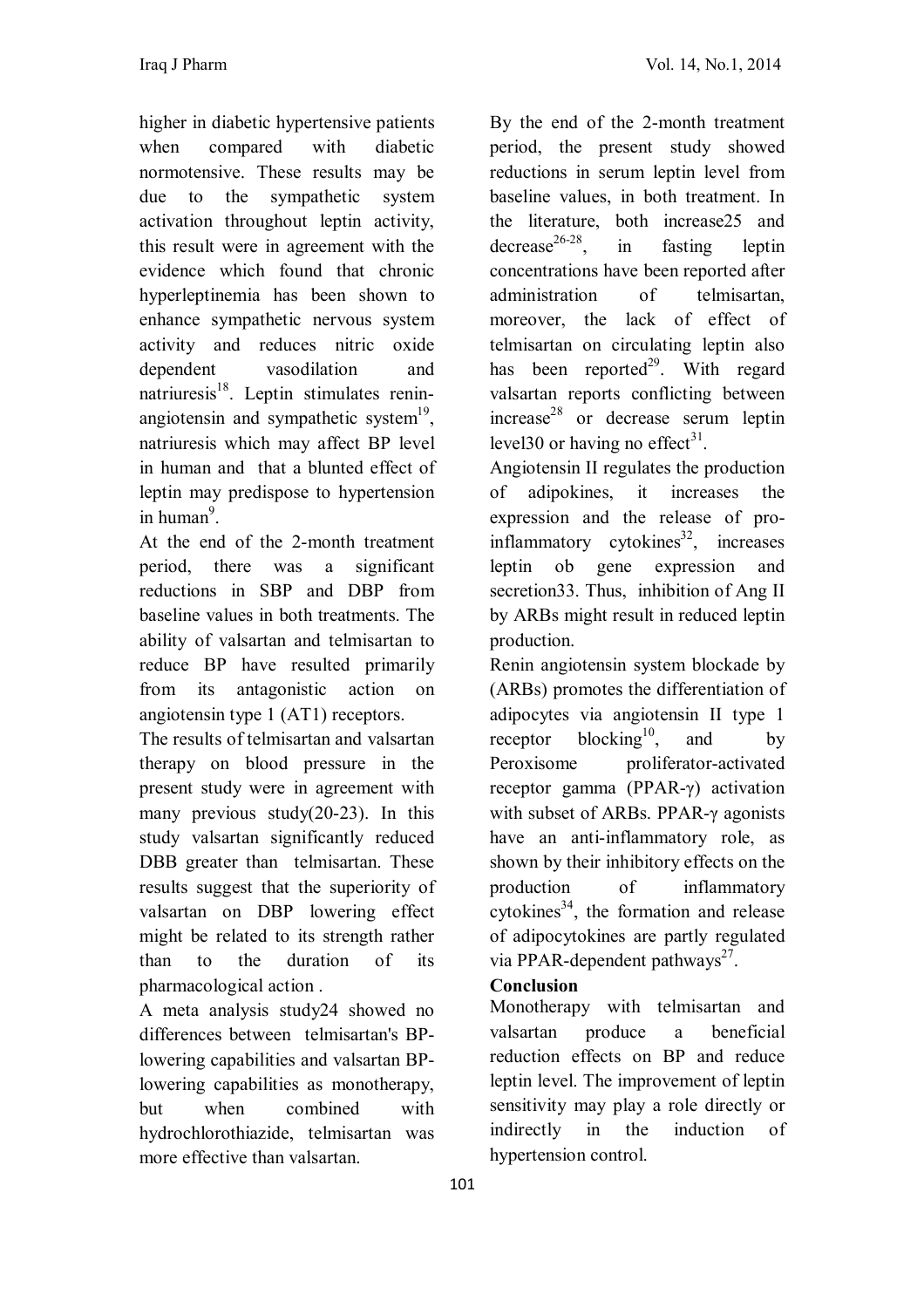## **References**

**1.** Mantzoros CS, Magkos F, Brinkoetter M, et al. Leptin in human physiology and pathophysiology. Am J Physiol Endocrinol and Metab 2011;301:E567-E584.

**2.** Slavov EP, Dzhelebov PV. Basic endocrine products of adipose tissue-a review. Bulg J Vet Med 2010;13:199- 210.

**3.** Morris DL, Rui L. Recent advances in understanding leptin signaling and leptin resistance. Am J Physiol Endocrinol Metab. 2009;297(6):E1247-59.

**4.** Ozcan L, Ergin AS, Allen LU, et al. Endoplasmic reticulum stress plays a central role in development of leptin resistance. Cell Metab 2009;9:35-51.

**5.** Hahn S, Haselhorst U, Quadbeck B, et al. Decreased soluble leptin receptor levels in women with polycystic ovary syndrome.Eur J Endocrinol 2006;154:287-294.

**6.** Andrey C, Goncalves DC, Tank J, et al. Diabetic hypertensive. leptin receptor-deficient db/db mice develop cardioregulatory autonomic dysfunction. Hypertension 2009; 53:387-392.

**7.** Rahmouni K, Haynes WG. Leptin and the Cardiovascular System. rphr.endojournals.org by on June 9,2013.

**8.** Shankar A, Xiao J. Positive relationship between plasma leptin level and hypertension. Hypertension 2010;56(4):623-8.

**9.** Khokhar KK, Sharda Sidhu S, Kaur G. Correlation between leptin level and hypertension in normal and obese pre-and postmenopausal women. Eur J Endocrinol 2010;163:873-878.

**10.** Umeda M, Kanda T, Murakami M. Effects of angiotensin II receptor antagonists on insulin resistance syndrome and leptin in sucrose-fed spontaneously hypertensive rats. Hypertens Res 2003:26:485-492.

**11.** Rahmouni K, Correia ML, Haynes WG, et al. Obesity-associated hypertension: new insights into mechanisms. Hypertension 2005;45(1):9-14.

**12.** Nakayama S, Watada H, Mita T, et al. Comparison of effects of olmesartan and Telmisartan on blood pressure and metabolic parameters in Japanese early-stage type-2 diabetes with hypertension. Hypertens Res 2008;31(1):7-13.

**13.** ADA. Standards of medical care in diabetes. Diabetes Care 2011;34:S11- S61.

**14.** Masuzaki H, Ogawa Y, Sagawa N, et al. Non adipose tissue production of Leptin: Leptin as a novel placentaderived hormone in humans. Nat Med 1997;3(9):1029-1033.

**15.** Siragy HM. A current evaluation of the safety of angiotensin receptor blockers and direct renin inhibitors. Vasc Health Risk Manag 2011; 7:297- 313.

**16.** Taylor AA, Siragy H*,* Nesbitt S*.*  Angiotensin receptor blockers: pharmacology, efficacy and safety*.* J Clin Hypertens (Greenwich) 2011*;* 13*:*677-686.

**17.** Cernes R, Mashavi M, Zimlichman R. Differential clinical profile of candesartan compared to other angiotensin receptor blockers. Vasc Health Risk Manag 2011;7:749- 59.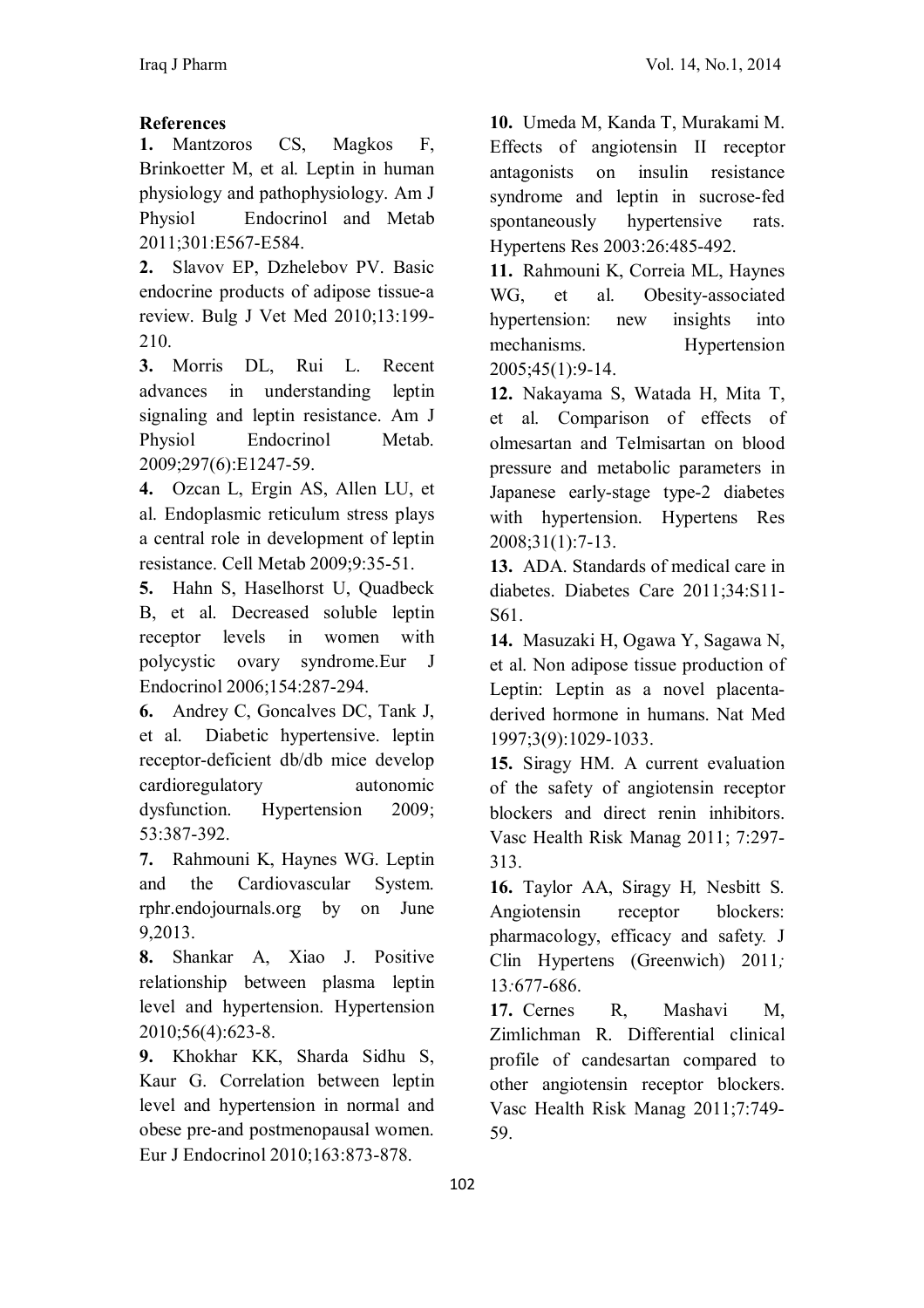**18.** Beltowski J*.* Role of leptin in blood pressure regulation and arterial hypertension*.* J Hypertens 2006; 24:789*-*801.

**19.** Stenvinkel P. Leptin and blood pressure - is there a link?. Nephrol, Dial, Transplant 2000;15:1115-1117.

**20.** Wohl P, Krusinová E, Hill M, et al. Effect of telmisartan on selected adipokines, insulin sensitivity, and substrate utilization during insulinstimulated conditions in patients with metabolic syndrome and impaired fasting glucose. Eur J Endocrinol 2010;163(4):573-83.

**21.** Barutcuoglu B, Parildar z, Mutaf MI, et al . Effect of telmisartan on vascular endothelium in hypertensive and type 2 diabetic hypertensive patients. Turk J Med Sci 2010; 40(2):239-248.

**22.** Nixon RM, Müller E, Lowy A, et al. Valsartan vs. Other angiotensin II. receptor blockers in the treatment of hypertension: a meta-analytical approach. Int J Clin Pract 2009; 63(5):766-75.

**23.** Ridker PM, Danielson E , Rifai N, et al. Valsartan, blood pressure reduction, and c-reactive protein primary report of the Val-MARC trial. Hypertension 2006;48:73-79.

**24.** Zheng Z, Lin S, Shi H, et al. A Systematic review and meta-analysis of telmisartan vs valsartan in the management of essential hypertension. Clin Hypertens (Greenwich) 2010; 12:414-421.

**25.** Usui I, Fujisaka S, Yamazaki K, et al. Telmisartan reduced blood pressure and HOMA-IR with increasing plasma leptin level in hypertensive and type 2

diabetic patients. Diabetes Res Clin Pract 2007;77:210-214.

**26.** Derosa G, Cicero AF, Angelo AD, et al. Telmisartan and irbesartan therapy in type 2 diabetic patients treated with rosiglitazone: effects on insulin-resistance, leptin and tumor necrosis factor-alpha. Hypertens Res 2006; 29:849-856.

**27.** De Luis D, Conde R, Sagrado G, et al. Effects of telmisartan vs olmesartan on metabolic parameters, insulin resistance and adipocytokines in hypertensive obese patients. Nutr Hosp 2010;25(2):275-279.

**28.** Younis F, Stern N, Limor R, et al. Telmisartan ameliorates hyperglycemia and metabolic profile in non obese Cohen-Rosenthal diabetic hypertensive rats via peroxisome proliferator activator receptor-gamma activation. Metab 2010;59(8):1200-9.

**29.** Nakamura T, Kawachi K, Saito Y, et al. Effects of ARB or ACE-inhibitor administration on plasma levels of aldosterone and adiponectin in hypertension. Int Heart J 2009;50:501- 512.

**30.** Imran SA, Bown RE, Wilkinson M. Tissue-specific effects of Valsartan on rstn and fiaf gene expression in the ob/ob mouse. Diab Vasc Dis Res 2010;7(3):231-238.

**31.** Goossens GH, Moors CC, Van der zijl NJ, et al. valsartan improves adipose tissue function in humans with impaired glucose metabolism: a randomized placebo-controlled doubleblind trial. PLoS One 2012; 7(6):e39930.

**32.** Pfeffer MA, Swedberg K, Granger CB, et al. Effects of candesartan on mortality and morbidity in patients